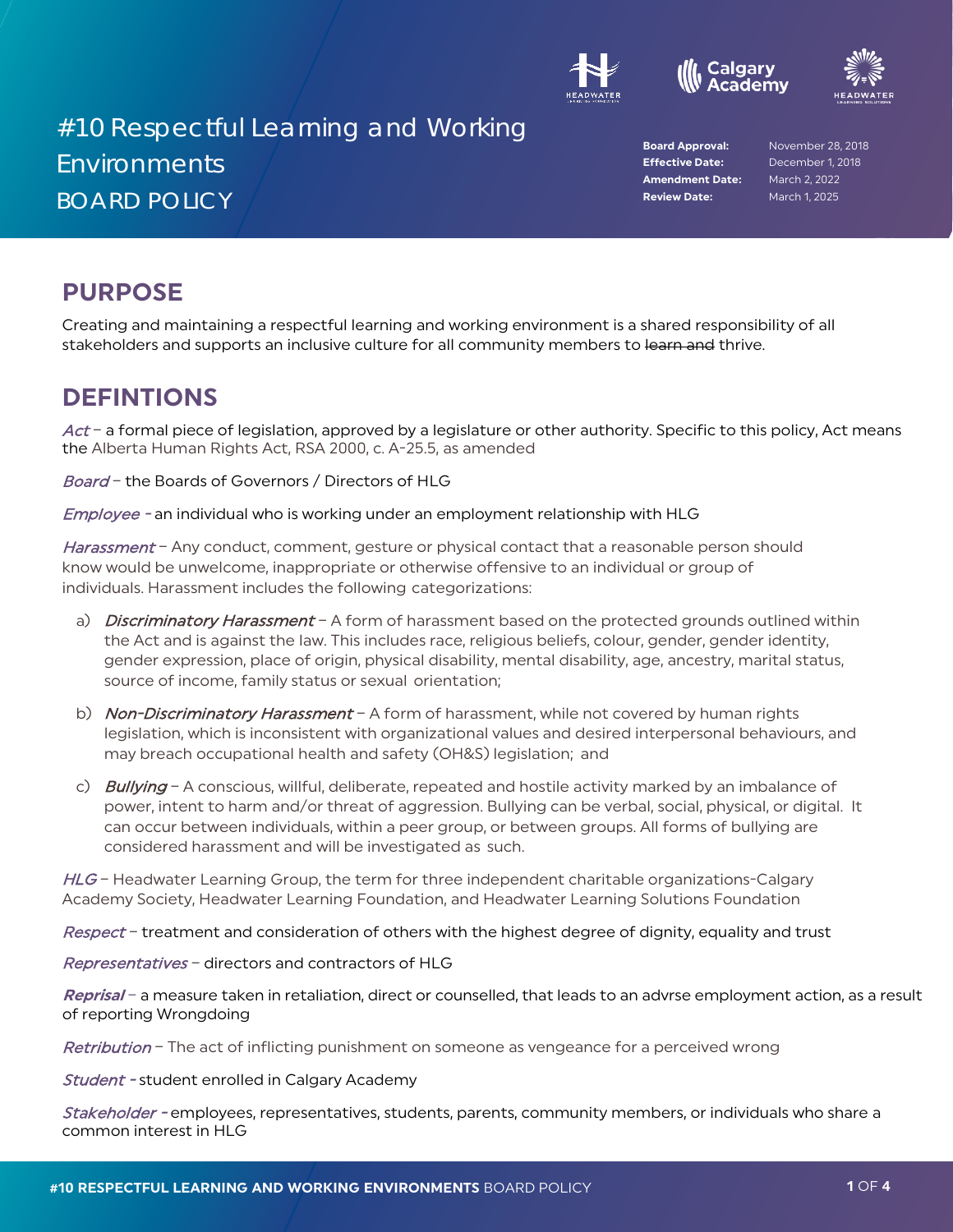# **GUIDELINES**

- 1. HLG is committed to providing a safe and caring learning environment, which fosters a sense of belonging and mutual respect.
- 2. Each Student, Employee and Representative within the School has the right to learn and work in an environment that promotes equity, diversity and inclusion for all persons.
- 3. HLG affirms the rights of all Students, Employees and Representatives supported in the Alberta Human Rights Act and the Canadian Charter of Rights and Freedoms.
- 4. In collaboration with Stakeholders, HLG is committed to creating a respectful environment by:
	- a) Maintaining a common understanding of expectations and behaviours to support this culture; and
	- b) Taking timely action to address behaviours inconsistent with a culture of mutual respect.
- 5. HLG expects diversity of perspectives to arrive at the best decisions. While we recognize that conflict and disagreement may occur as a result, Stakeholders are expected to work towards resolution that contributes to a healthy, safe, productive environment.
- 6. Behaviours such as Harassment, discrimination, and disrespect connected to the School community, at any time, contravenes the spirit of this policy.
- 7. It is the right of Stakeholders to respond, in good faith, to incidents of behaviour inconsistent with the desired culture of HLG. Additionally, all forms of Retribution or Reprisal are contradictory to this culture and will be addressed.
- 8. The Personal Information Protection Act governs the disclosure of personal information in accordance with this Policy.
- 9. Any Student or Employee found to be in breach of this policy will be disciplined, up to and including expulsion, or termination for cause.

#### **Student Organizations**

- 10. HLG supports Student organizations and activities in accordance with the Education Act.
- 11. The Principal is responsible for ensuring that notification of a voluntary student organization or activity is consistent with practices relating to notifications of other student organizations and activities.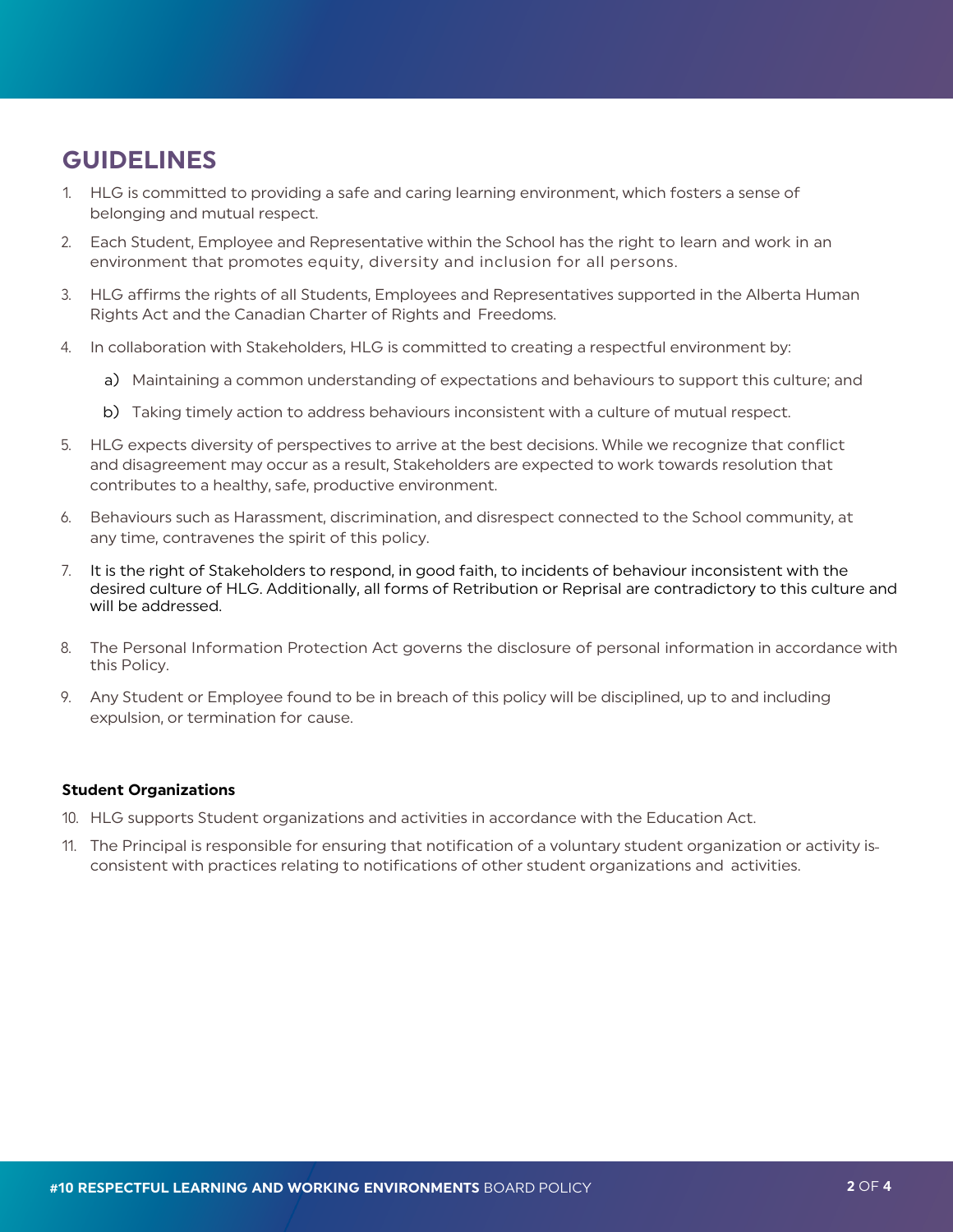- 1) If one or more students attending a school operated by a board request a staff member employed by the board for support to establish a voluntary student organization, or to lead an activity intended to promote a welcoming, caring, respectful and safe learning environment that respects diversity and fosters a sense of belonging, the principal of the school shall
	- a) permit the establishment of the student organization or the holding of the activity at the school; and
	- b) designate a staff member to serve as the staff liaison to facilitate the establishment, and the ongoing operation, of the student organization or to assist in organizing the activity.
- 2) For the purposes of subsection (1), an organization or activity includes an organization or activity that promotes equality and non‑discrimination with respect to, without limitation, race, religious belief, colour, gender, gender identity, gender expression, physical disability, mental disability, family status or sexual orientation, including but not limited to organizations such as gay‑straight alliances, diversity clubs, anti-racism clubs and anti-bullying clubs.
- 3) The students may select a respectful and inclusive name for the organization, including the name "gay-straight alliance" or "queer-straight alliance", after consulting with the principal.
- 4) The principal shall immediately inform the board and the Minister if no staff member is available to serve as a staff liaison referred to in subsection (1), and if so informed, the Minister shall appoint a responsible adult to work with the requesting students in organizing the activity or to facilitate the establishment, and the ongoing operation, of the student organization at the school.
- 5) If a staff member indicates to a principal a willingness to act as a staff liaison under subsection (1),
	- a) a principal shall not inform a board or the Minister under subsection (4) that no staff member is available to serve as a staff liaison; and
	- b) that staff member shall be deemed to be available to serve as the staff liaison.

Education Act, Section 35.1(1)

#### **REFERENCES**

Alberta Education Professional Practice Standards, Ministerial Order #001/2020, #002/2020, #003/2020

Alberta Human Rights Act, RSA 2000, c. A-25.5, as amended Canadian Charter of Rights and Freedoms, Part 1 of the Constitution Act, 1982 Education Act, SA 2012, c E-0.3, as amended Occupational Health and Safety Act, SA 2017, c.O-2.1, as amended Occupational Health and Safety Regulation, Alta Reg 62/2003, as amended Occupational Health and Safety Code 2009 Order, Alta Reg 87/2009 Personal Information Protection Act, SA 2003, c. P-6.5, as amended Practice Review of Teachers and Teacher Leaders Regulation, Alta Reg 92/2019

Private Schools Regulation, Alta Reg 93/2019